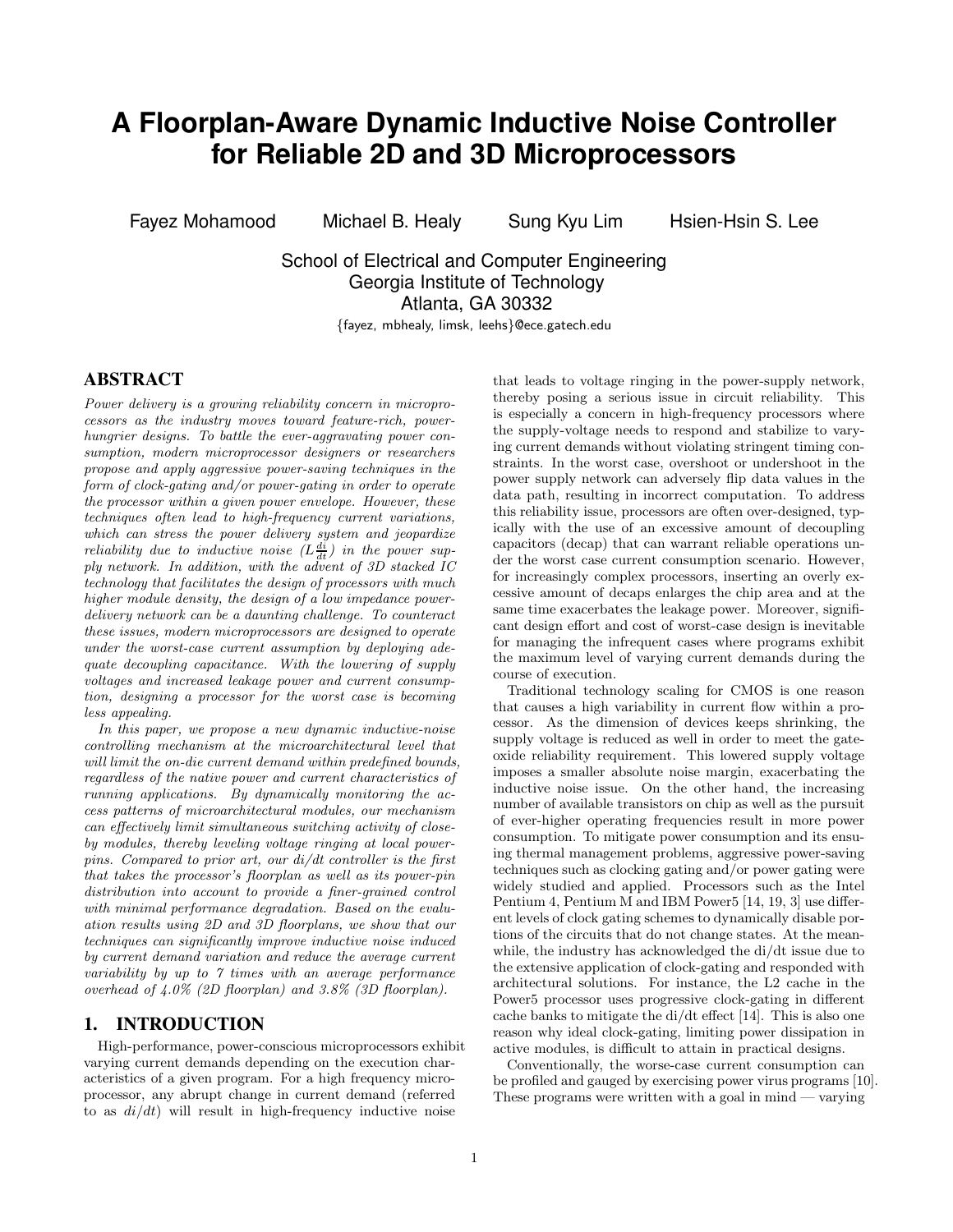the execution behavior from extremely high activity to almost none for inducing drastic fluctuation of the current demands to stress the power-delivery network. Such exercises provide an approximation of the maximal supply-voltage overshoot or undershoot conceivable in a design. Designers then allocate the appropriate amount of decaps needed to manage this worst-case voltage ringing, in a repetitive process until a given module is within the noise margin. The drawback in such a design lies in the fact that a significant amount of chip area (in the form of decaps) is devoted to the coverage of those infrequent corner cases. For example, the Alpha 21264 reports that roughly 15 to 20% of the die area is occupied by decaps [9] and the trend is going up. Also note that, these decaps will contribute a considerable amount of leakage power in future deep submicron processors. Clearly, the trade-off in future processor designs can be rather complicated in determining the degree of gating sustainable by a chip, the area overheard, and additional leakage due to decaps.

To address these shortcomings present in the worst-case design methodology, we propose a low-cost di/dt controlling mechanism embedded into the microarchitecture that will dynamically limit high-frequency di/dt below a predefined threshold. Our design is intended to be integrated in the early microarchitecture planning stages in order to facilitate the design of a processor for the average-case current consumption scenario. The main contributions of this work include the following.

- We present the use of decay counters as a simple mechanism to monitor the access pattern of each microarchitectural module in order to prevent unsteady self-switching activity.
- We propose a novel microarchitectural technique using a queue-based dynamic  $di/dt$  controller to avoid overly prescribed simultaneous (or correlated) gating of modules that share the same local power-pins on the processor's power delivery network.
- To simultaneously avoid performance loss as well as reduce high-frequency di/dt effect, we present the integration of Preemptive ALU Gating into our queue-based dynamic di/dt controller.
- Finally, to achieve fine-grained di/dt control for large modules, we present an enhancement to perform progressive clock-gating without violating the current demand threshold.

Unlike prior techniques [10, 15, 16, 22, 23, 24, 25, 26] that largely aim at providing chip-level di/dt control, our technique monitors and controls di/dt by leveraging spatial information of modules obtained from a given floorplan and its power-pin distribution. Inductive noise is highly dependent on the chip floorplan which determines the relative location of functional modules and their distance from the power-pins. Since power-pins will be stressed non-uniformly across the power supply network, certain modules will have a higher susceptibility to inductive noise than the others. Hence, a solution at the chip-level is too coarse-grained and cannot account for the fact that certain power pins are unaffected by a distant module. For the same reason, such designs are also likely to generate many false alarms, resulting in undesired performance degradation. In contrast, by guaranteeing the prevention of simultaneous gating of modules that share the same power-pins, our proposed technique can accurately limit the current demands to be within designated bounds.

The rest of the paper is organized as follows. We begin with an outline of prior art and their limitations in Section 2. Section 3 describes power delivery issues faced by modern processor designs and the inefficacy of worst-case design. Section 4 describes the design of our dynamic di/dt controller for 2D and 3D stacked IC processors. Section 5 discusses our experimental methodology and setup followed by the evaluation in Section 6. Finally, Section 7 concludes.

# **2. RELATED WORK**

The microarchitecture community has recently paid notable attention to di/dt issues due largely to power-saving techniques such as clock-gating, and have proposed solutions to characterize and address them. The work done by Grochowski et al. [10] at Intel was one of the first thrusts to illustrate the criticality of di/dt and propose solutions from the perspective of architects. Their work showed that applications exhibit varying current characteristics in a large range and outlined the fact that a microarchitectural solution can be used to improve current demands with a feedback control mechanism. The objective of their proposed mechanism is to dynamically estimate supply noise violations by performing current-to-voltage calculations on the chip and throttle instruction fetch or issue upon the detection of a reliability emergency. This work, however, addressed the mid-frequency di/dt problem at the chip-level and the architecture presented is incapable of altering current demands over a small clock-cycle interval (e.g. less than 25 clock cycles). In contrast, our work is targeted at mitigating the high-frequency di/dt issue in order to enable average-case microprocessor design and reduce the on-die decap budget.

In [15, 16], Joseph et al. analyzed power supply response and control voltage emergencies in a processor via microarchitectural techniques. They concentrated on the worst case di/dt issue which occurs at the resonance frequency of the power supply, and proposes a solution to mitigate the midfrequency di/dt problem in the range of 50-100 MHz. Similarly, Powell and Vijaykumar also proposed solutions to mitigate the reliability issues caused by resonant frequency. In [26], their technique exploits the resonant behavior of the power supply whereby the processor current is dynamically altered to a non-resonant frequency to avoid the worst case voltage drops and spikes. Another technique Pipeline Damping they proposed in [24] throttles microarchitectural activity at the front-end and the back-end to alter the current surges at the resonant frequency.

In contrast to purely hardware-based techniques, Hazelwood and Brooks proposed a hybrid hardware/software solution to address the mid-frequency di/dt issue [11]. Their solution is meant to be an add-on to existing mid-frequency di/dt controllers. Since purely hardware-based di/dt controller techniques incur a performance impact in the case of an emergency, their work aimed at addressing this deficiency by performing dynamic optimization to alter the program codes that induce large di/dt oscillation. By using compiler-based solutions, they illustrated that existing compiler techniques, e.g., software pipelining, code motion and instruction padding can modify program behavior that causes di/dt at the resonance frequency, while avoiding performance overhead.

It is important to distinguish that that all the above men-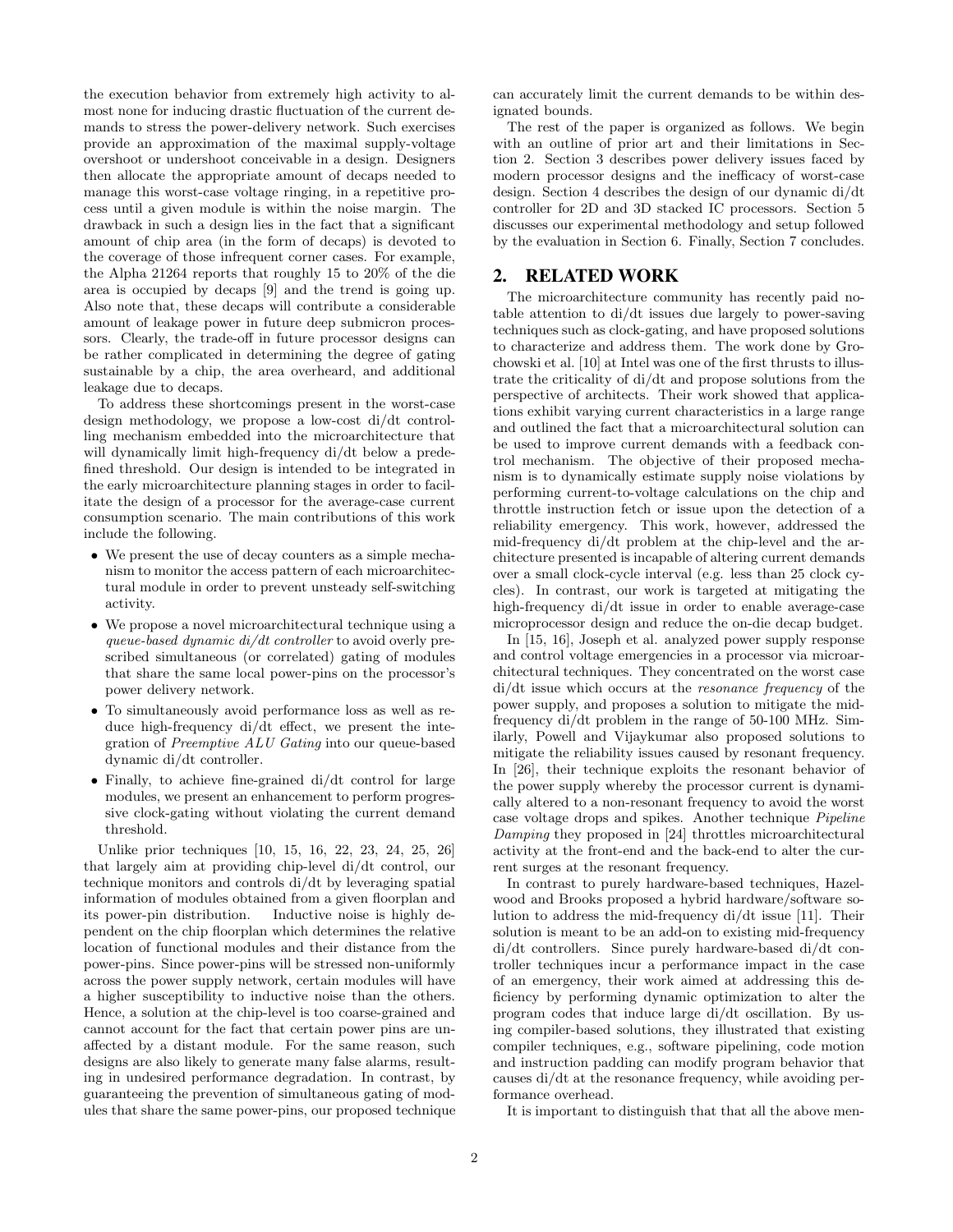tioned work tackles the mid-frequency di/dt issue (50-100 MHz) and assumes the availability of adequate on-chip decap to counter high frequency di/dt effects. In contrast, the focus of our work lies in mitigating high-frequency di/dt that requires immediate response, thus rendering the above solutions inappropriate. Our primary objective is to advocate average-case design and alleviate the application of a growing large size of on-die decaps, which not only increase the overall chip area but also aggravate leakage power. Toward this effort, Powell and Vijaykumar also proposed a microarchitectural technique called Pipeline Muffling [25] by controlling instruction issue and limiting the number of used resources. However, high-frequency di/dt problem is extremely dependent on the spatial distribution of modules across the floorplan and their distances from the power-pins on a power supply grid. In addition, the high-frequency di/dt problem is not only dependent on a given module's activity, but also correlated to gating events that stress nearby power-pins. Existing works in this area do not account for this fact, that could result in either violated current demand guarantees, or many false alarms. Besides this, Tang et al. in [31] proposed controlled ramping of Floating Point Units alone through scanning the Instruction Fetch Queue for upcoming instructions. This work has two limitations. First, it only deals with FPUs. Second, di/dt effect of an instruction vary depending on how it proceeds through different pipeline stages. In addition, similar to the other works in this area, floorplan or power-pins are not considered.

Outside the microarchitecture domain, several solutions were proposed at the circuits level to address high frequency di/dt [6, 21, 32]. The main objective in most of these techniques is to reduce the impedance path to individual modules in a processor, minimizing the voltage surges and dips. Floorplanning algorithms with the objective of minimizing inductive noise were studied recently [20, 6, 7]. However, these are completely static solutions. Although they can improve the average-case noise problem, the chip still needs to be guaranteed the worst-case events. This is mainly due to the fact that static solutions cannot exploit or react to program behavior. It is an extremely important to note that our technique is complementary to such circuit solutions that try to improve the average-case voltage swing. An ideal design will involve optimizing a floorplan and its power supply network for the average-case inductive noise and integrating our dynamic controller to prevent the worst-case current demand at a given power pin domain. Since worstcase program behavior is infrequent, our low-overhead technique can trade off nominal performance in order to meet the current demand threshold.

# **3. HIGH-FREQUENCY INDUCTIVE NOISE ISSUES**

To address inductive noise issues that result from abrupt changes in the dynamic current demands, designers typically target a low-impedance power delivery network by deploying adequate decoupling capacitors.<sup>1</sup> In order to meet the impedance target across a wide range of frequencies, multistage decoupling capacitors are necessary. High-frequency noise is handled by decaps that are distributed throughout the die. Medium-frequency decaps are typically placed on the land side of the package, as close as possible to the motherboard, to facilitate the lowest possible impedance. Finally, bulk capacitors on the motherboard address the low-frequency current fluctuations. Since our work targets the the high-frequency di/dt issue, this section will describe some key aspects that are responsible for exacerbating highfrequency di/dt in future designs.

## **3.1 Sources ofHigh-Frequency Inductive Noise**

General purpose processors run a wide variety of applications; the current profile for each application varies depending on many factors. Generally, applications with high ILP will exhibit constant use of all modules across the processor, resulting in less current variability. In contrast, applications that oscillate between high and low level activities display a more irregular current profile. With dynamic clock-gating for idle functional units, the abrupt current variation is even more prominent. The current profile also correlates closely to program phases. For instance, a program might consistently performs simple arithmetic operations in a certain phase, leaving little activity in the caches. However, from a fine-grained perspective, even consecutive instructions can vary the current demands substantially if the functional units they exercise are completely different. Although a program appears to be in a consistent phase with a regular instruction profile for thousands of cycles, minute irregularity in-between consecutive instructions can still cause an unexpected current surge or dip, resulting in detrimental voltage spikes. Furthermore, the exact same instruction can generate a different current profile due to dynamic effects like cache misses. For instance a LOAD instruction that hit in the cache versus the same instruction that misses the next time will create different module access patterns and clock-gating activity. Therefore, understanding and exploiting current profiles of applications requires a much finer grained control.

Microarchitectural modules have non-uniform current demands and it is critical to create a low impedance path to modules demanding high current. Similarly, modules that induce high current fluctuation can create a greater burden on the power supply, if they are placed close to each other and have a high probability of switching simultaneously. Note that simultaneous switching events along the same direction raises a major issue to power delivery. A floorplan that is resistant to inductive noise tries to generate a well balanced layout to distribute the current demand in a more regular manner across the power-supply grid [21, 20, 7]. However, floorplanning is a static solution. While a noise-aware floorplan can mitigate di/dt effects to a certain extent, it is still unable to completely eliminate the dynamic reliability emergency due to high frequency inductive noise.

# **3.2 Implications of Inductive Noise in 3D-IC Processors**

The emerging 3D-IC technology enables multiple die to be stacked up in the vertical direction with high-density interconnect vias. The pitch of these vertical die-to-die vias can be as short as a few microns [8], thus substantially reduce the communication latency, in particular for the global interconnects. The 3D stacking can be done either through face-to-face (F2F) or face-to-back (F2B) bonding [4]. F2F bonding allows higher density interconnects since vias are masked and deposited on top of the metal layer using conventional manufacturing technologies. On the other hand,

<sup>1</sup>Current designs target at sub-milliohm impedance.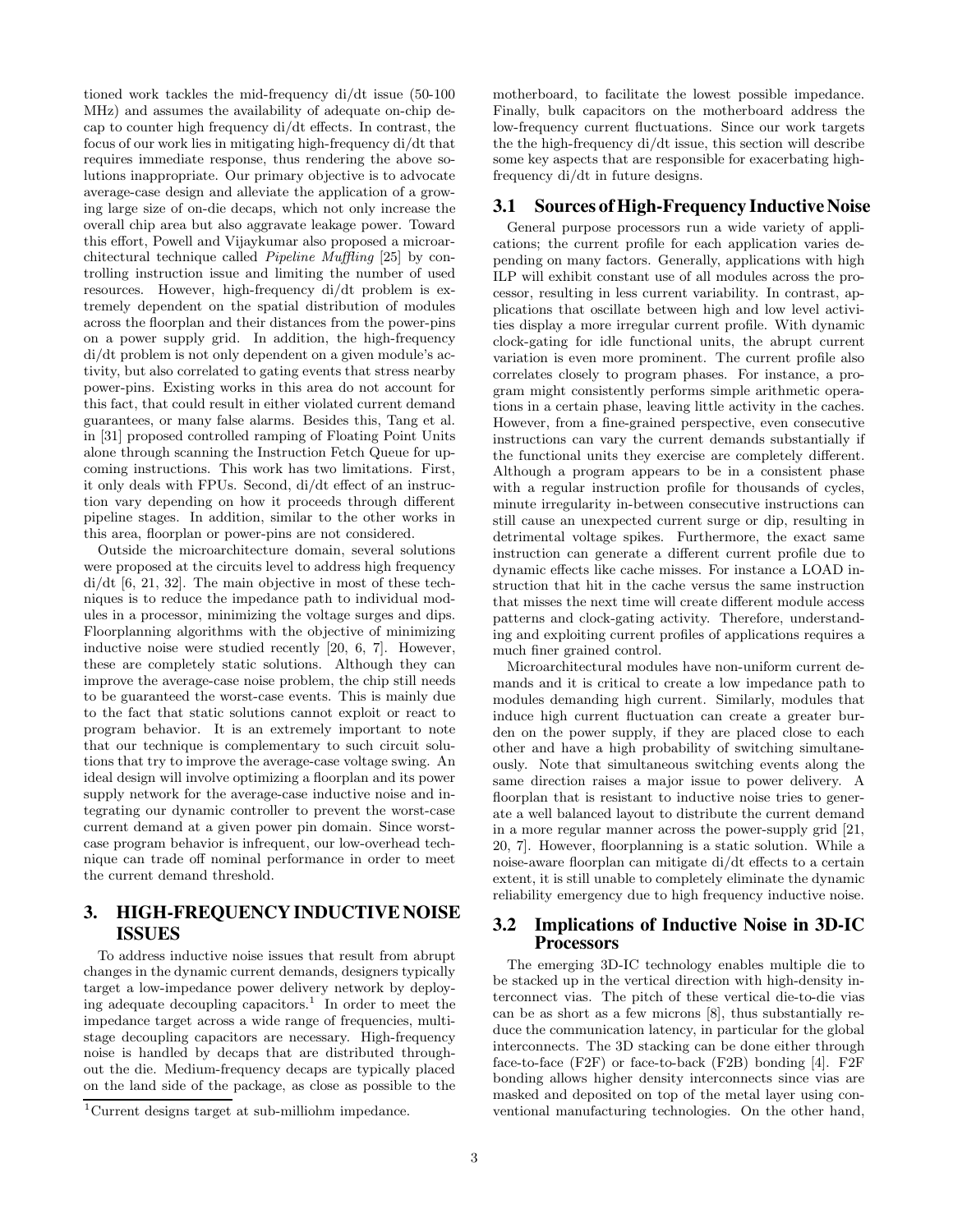F2B requires vias to be etched through the backside, however, it facilitates an arbitrary number of die to be stacked. Both F2F and F2B bonding in 3D-IC technology permit higher density and fast interconnects enabling more functionality to be packed in a given area.

For high-performance microprocessor designs, 3D stacking is a promising and appealing solution for the worsening scalability of global communication on die. For instance, future multi-core or tera-scale integration designs can leverage 3D-IC technology to fabricate functional units such as caches, ALUs, or instruction schedulers on distinct layers in order to facilitate uniform access times [18, 27, 28, 29]. The important point to note is that the module density is much higher in a 3D-IC within a smaller die footprint. Since the number of power/ground layers is limited to the shrunk die area that can grow in the third dimension, it makes the design of a well balanced 3D floorplan even more challenging. Furthermore, the traditional techniques of designing for the worst-case are counter-intuitive in 3D-IC design. This is because of the fact over-designing 3D-ICs using decaps that consume considerable chip area will automatically negate the inherent benefits such as area and lower wire power provided by 3D-IC technology.

# **3.3 Quantifying Module Activity**

To effectively manage and prevent the high-frequency voltage ringing at the microarchitectural level, it is imperative to understand the simultaneous switching behavior among different microarchitectural blocks and their relative locations to each other (i.e. the sharing of power-pins) on a given floorplan. To understand switching behavior of microprocessor modules, we quantified two metrics, namely the self-switching activity and correlated or simultaneousswitching activity of modules. Self-switching measurement is used to quantify the number of gating occurrences in the processor for a benchmark during the profiling period. Both gating on and off are considered as likely events to cause current fluctuation. The objective of this metric is to isolate the microarchitectural modules of high switching activity. In addition, the intensity of the gating activity also depends on the current consumption of each module. In other words, even if a module switches less frequently than the others, it still can potentially induce intolerable noise if it draws a significant amount of current. The number of switching events and the current consumption per cycle called intensity of switch are combined into a single weight. If  $sw_i$  represents the raw number of switching events for module i and  $I_i$  is the intensity of the switch, then the self-switching factor  $\alpha_i$ is represented by the following relationship.

Self-switching factor, 
$$
\alpha_i = sw_i \times I_i
$$
 (1)



Figure 1: Correlated Switching Matrix

Correlated switching events are gating events in the same

direction i.e. both modules are clock-gated ON or OFF simultaneously. To measure correlation, we capture the intercycle gating direction of each module in the profiling process. Then each module is paired with every other module in the processor, and checked for simultaneous gating, in the same direction. The result is an upper triangular correlation matrix with each location representing the number of simultaneous gating events encountered. An illustration of the calculation process of correlated switching events that is relative to the modules, is shown in Figure 1. In the matrix,  $X_{ij}$  is the number of raw correlated switches that occurred over the profiling duration and  $sw_i$  is the number of selfswitching events for module i. It is to be noted that the correlation metric  $X_{ij}$  isolates only the modules in consideration. The upper bound of 100 indicates a perfect correlation, i.e. both modules  $i$  and  $j$  switched simultaneously every single time. The forward diagonal in the same matrix represents the self-switching factor,  $\alpha_i$ , for each module.

Using eight SPEC2000 INT benchmark programs, ${}^{2}$  Table 1 shows the switching correlation as a matrix for 23 microarchitectural modules considered in our processor model. The diagonal (shaded) in the matrix represents the amount of self-switching factor. As observed from Table 1, certain modules switch far more frequent than others. On the other hand, the weights of the modules that are likely to be accessed every cycle (turned on mostly) such as the L1 I-Cache and the I-TLB are lower. Some modules with smaller weights are dormant, e.g. floating-point register file (Freg),<sup>3</sup> only accessed once in a long while. In addition, as expected, branch predictor and BTB, I-Cache and I-TLB and D-Cache and D-TLB are all highly correlated modules. In addition, it is also observed that the first six ALU modules are also highly correlated, since concurrency exists in integer instructions. The design of our high-frequency dynamic di/dt controller is mainly based around the intrinsic switching behavior of microarchitectural modules.



Table 1: Self and Correlated Switching Weights of All Modules

Our technique addresses the high-frequency inductive noise issues directly caused by clock-gating. Clock-gating is a well established method in dealing with the increasing power concern and thermal pressure. The main issue in reliability associated with clock-gating is that there is no deterministic or predictive way for determining whether it is reliable to gate

<sup>2</sup>Since correlation profiling was compute intensive, we used the following subset of benchmarks for this motivational data:256.bzip, 186.crafty, 252.eon, 254.gap, 164.gzip, 181.mcf, 253.perl and 300.twolf.

<sup>&</sup>lt;sup>3</sup>Because Table 1, used a demonstration, only profiled results of integer benchmark programs.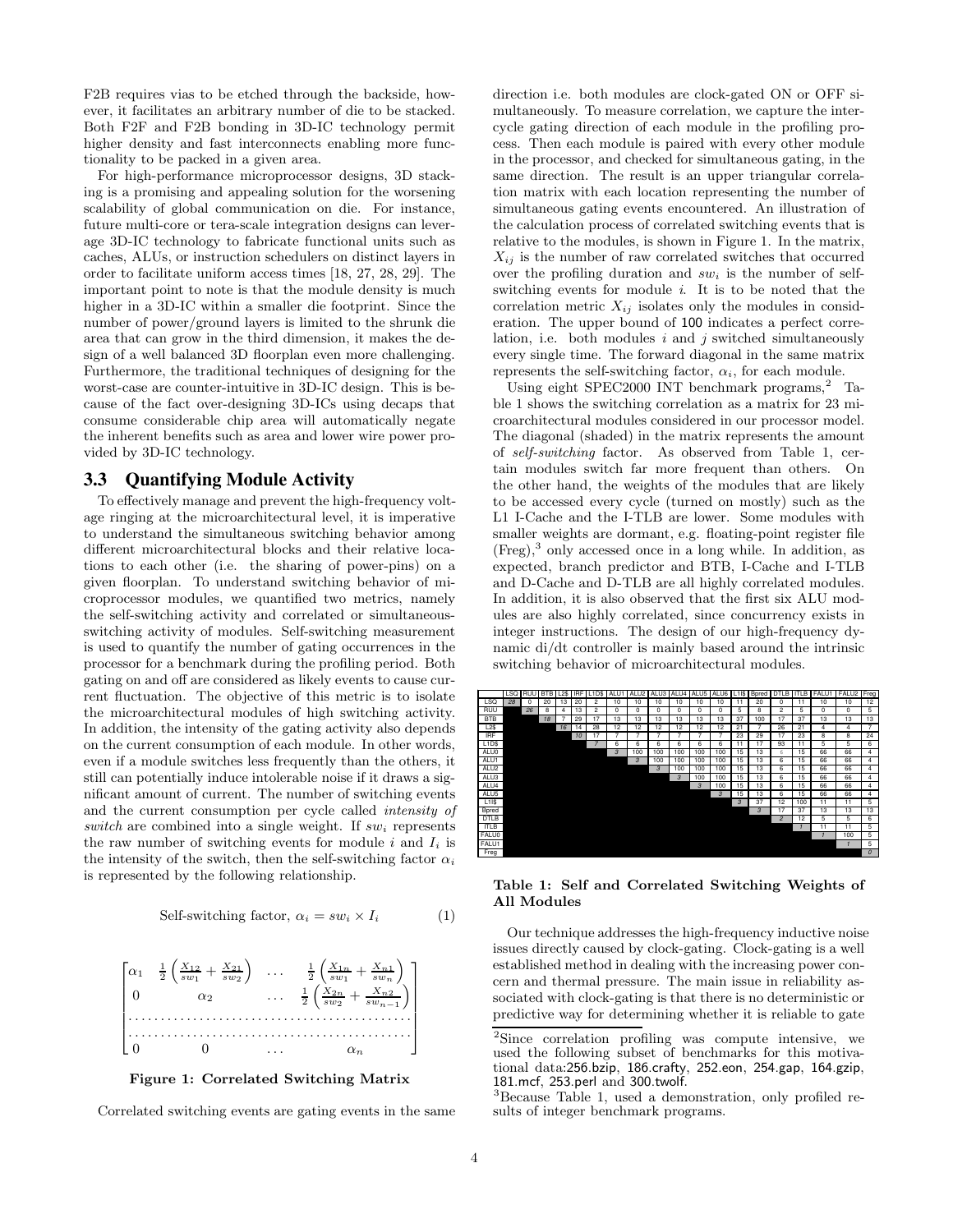off modules without inducing hazardous current surges. In addition, conventional clock gating techniques do not have any knowledge of adjacent modules and the extent of correlated clock-gating activity. Our microarchitectural level high-frequency di/dt controller is based on such fundamental observations on the clock-gating activity of modules, their correlation with adjacent modules, the module locations in a floorplan, and the power-pin distribution of the chip.

# **4. A FLOORPLAN-AWARE,QUEUE-BASED DYNAMIC DI/DT CONTROLLER**

In order to address inductive noise issues due to high switching activity in the processor, we now present the design of our dynamic di/dt controller that aims to improve the current profile of a processor regardless of program behavior. Our design is easily customizable, in order to enable a given design achieve the right balance among dynamic di/dt control, power consumption, and performance overhead. The primary components of the di/dt controller include the following:

- A low-overhead modular decay counter-based clock-gating mechanism. The objective of the decay counters is to throttle excessive self-gating activity of modules.
- A floorplan-aware clock-gating queue that selectively disables simultaneous switching of modules in the same direction. The queue-based controller is designed to limit the maximum current surge or dip for a given set of power-pins shared by several modules on the power supply grid.
- Preemptive activation of ALUs through pre-decoding for simultaneous di/dt and performance enhancement.
- An enhancement to queue controller in order to enable progressive clock-gating on large modules like L2 cache banks.

#### **4.1 Decay Counter based Clock-Gating**

The key to avoiding clock-gating induced noise lies in identifying program phases to see whether it is reliable, at a particular moment, to gate off an entire microarchitecture module. Although, certain elaborate techniques can accurately predict module requirement patterns, clock-gating require low-overhead mechanisms to justify the extra hardware cost [19]. To allow a dynamic clock-gating technique that is low-overhead, and yet provide a tunable form of di/dt control, we propose the use of decay counters. By using low-resolution decay counters to monitor module access patterns, we can choose to save power only during longstretches of inactivity. To illustrate this, we illustrate an example that quantifies fine-grained module access patterns of certain processor modules over a small simulation period in Figure 2. The figure shows an example of access pattern profile for the branch predictor, the L1 I-Cache, an Integer ALU and the Integer Register File for the bzip benchmark. The 200 cycle interval is shown here to illustrate the potential high-frequency di/dt effects from a fine-grained perspective. It is to be noted that the decay counter does not require a specific access patten to eliminate unnecessary switching activity, such as the ones presented in the figure. The 200 cycle access pattern for different modules with varying access patterns is merely used to illustrate the significance of employing decay counters in our design. Typically, it is observed that a module that is inactive for more than 10-12 cycles is likely to remain dormant for an extended period of time. Clearly, there is a threshold cycle count beyond which a module can be gated-off reliably with the least likelihood of encountering high frequency inductive noise. Almost always, it can be seen that when a module is not accessed for less than 5-10 cycles, it is highly likely to be accessed soon in subsequent few cycles. A decay counter is employed to exploit this behavior by enabling clock-gating activity only when a minimum turn-off threshold has exceeded. We use a 4-bit decay counter for each microarchitecture module inside the processor that only permits clock-gating of a module if it has not been accessed during the last 16 cycles. For any given module, the counter decays unless there is an access made to that particular module, in which case the decay counter is reset back to the maximum.

The resolution of the decay counter provides the trade-off between high frequency inductive noise control and power dissipation. A large decay counter will further smooth out current spikes over time but at a cost of higher average power consumption due to the fact that modules will be gated off only after a long interval of inactivity. The opportunity for power saving is also dependent on the module access pattern. In Figure 2, it can be seen that certain modules like the branch predictor or I-ALU exhibit larger potential for power savings than others that display high activity like the Integer Register File.

# **4.2 A Floorplan-awareQueueBased di/dt Controller**

Even though the decay counter can provide a smoother current profile for each module by eliminating unwanted switching activity, it is inherently incapable of avoiding di/dt issues caused by simultaneous gating of modules that share common power pins. To address these shortcomings, we propose a queue-based controller based on the processor's floorplan and power-pin distribution. In the processor's power-delivery network, a module usually draws more current from spatially closer power pins, in other words, following the path(s) with lowest impedance. Consequently, adjacent modules will unreliably stress local power-pins, if they switch simultaneously in the same direction. Therefore, in order to guarantee the maximum current ramp at a given time, it is necessary to be able to dynamically alter simultaneous gating of modules that will stress the same power-pin(s). The proposed queue based controller is designed to overcome unreliable simultaneous switching of adjacent modules. The salient features of the controller are described as follows.

- A static queue with an entry for each module sharing the same power-pin domain. Ideally, there will be no more than eight entries in a queue resulting in a 3-bit module identification number that is local to each queue<sup>4</sup>.
- Every queue-entry has the corresponding *state* of the module that indicates either the current state or any requested clock-gating transition event. This will require 2 bits for the ON/OFF states as well as the ON $\rightarrow$ OFF and OFF $\rightarrow$ ON transitions. The *state* is used to drive the pre-wired clock-gating signals to the corresponding modules.

<sup>4</sup>The number of entries are limited to minimize the performance loss as explained in Subsection 4.2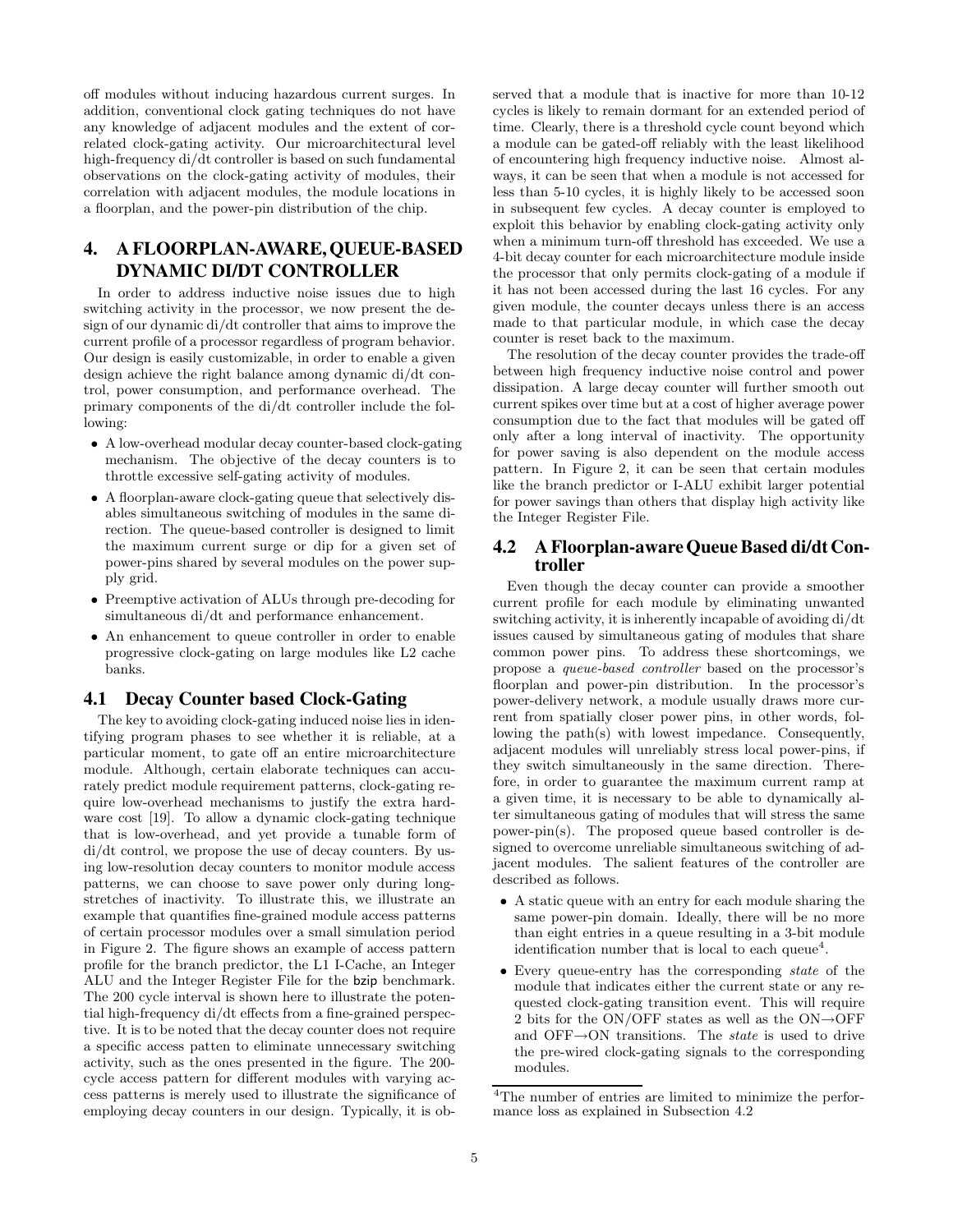

Figure 3: di/dt Controller Architecture

• Every queue entry that represents a module also has an associated integer weight that is proportional to the current consumed by the corresponding module. We use a two bit integer to represent one of the four different current consumption levels. Since weights are use to compute and check for current demand violations, integer weights are appropriate for faster current demand calculations. Fast calculations are essential for quick response to high-frequency di/dt.

The high frequency di/dt controller architecture is depicted in Figure 3. The  $+$ " signs on the chip floorplan (lefthand side) indicate the power-pins locations on the power delivery network. For simplicity, we illustrate only four power-pins. The queue based controller works in the following manner. The decay counters will signal a transition event, i.e. ON→OFF for a given module in the queue. Let  $\delta$  be the current demand threshold that is permitted for a given power-pin domain. At any given time, a head pointer is always pointed to one single module in the queue. Every cycle, the queue is traversed by a window size which has a total weight of  $\gamma$ . The value of  $\gamma$  is the largest sum of weights of consecutive modules that are in the transition states (ON→OFF or OFF→ON), such that  $\gamma \leq \delta$ . Since integer weights can be negative as well<sup>5</sup>, the sliding window will attempt to permit the maximum allowed transitions without violating the maximum current demand constraint.

To better understand the di/dt queue-controller mechanism, we use an example based the instantaneous state of the controller as shown in Figure 3. Let us assume that the value of the current demand threshold,  $\delta = 3$ . In the figure shown, ALU-2 and ALU-3 are gated off (indicated by the bold arrow that is the output of the queue controller). Both Bpred and ALU-1 have an activation request indicated by the OFF $\rightarrow$ ON state. Therefore, the combined weight

of the sliding window,  $\gamma = 3.6$  The queue-controller will therefore permit both module gating events to occur, since the threshold constraint is not violated in this case. After servicing the transition, the head pointer will traverse two entries and point to the ALU-2 entry in the queue. In contrast, consider an alternate case where ALU-1 had a higher weight that resulted in the weight of the sliding window to exceed the current threshold budget. In this case, only the Bpred transition will be serviced by the queue-controller. Also, the head pointer will traverse only one module entry to ALU-1, so that it can be serviced in the next cycle. Furthermore, consider yet another example where the ALU-1 requires an ON→OFF transition which represents a negative weight. In this case,  $\gamma=1$ , thus still permitting both Bpred and ALU-1 to perform their transitions. However, in this case, the sliding window threshold is still below the threshold,  $\delta$ , and the queue-controller can potentially gate the next ALU-2 module, if it requires a transition. These examples are provided to illustrate how the sliding window adjusts dynamically based on the worst-case current demand that can be sustained in a given power-pin domain.

The example di/dt queue in Figure 3 show the modules in the descending order of weights. It is to be noted that the di/dt controller will enforce the current demand threshold regardless of the order in which they are in the queue. However, the ordering of modules does affect the performance overhead imposed by the design. For instance, clustering modules in the queue that have high weights will create a larger performance overhead since multiple modules will not be permitted to transition because they consistently violate the current demand threshold. The ordering of modules in the queue is static and presents a design choice that needs to be made by an architect for a given floorplan.

Note that the queue in our di/dt controller is different from a typical queue structure like the Instruction Fetch

 $5$ OFF $\rightarrow$ ON is a positive switch while ON $\rightarrow$ OFF represents a negative switch

<sup>&</sup>lt;sup>6</sup>Please note that in a real implementation, the sliding window will have an upper limit in terms of how many modules weights can be computed in a given cycle.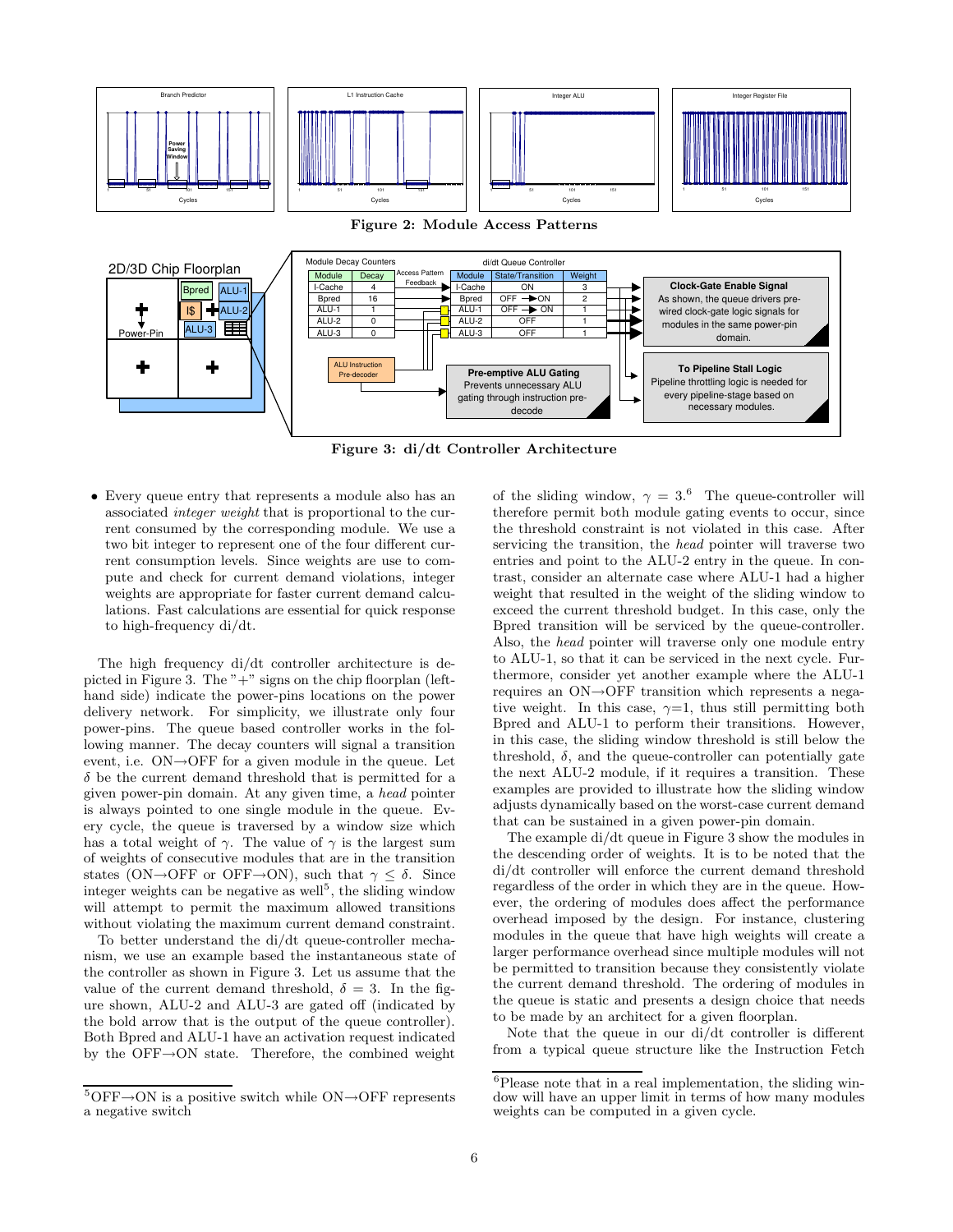Queue, a memory structure allocated at run-time. In contrast, the entries in the di/dt controller queue are pre-wired for each module at the design phase in order to simplify the logic for driving clock-gating signals directly to the modules<sup>7</sup> . However, functional-wise the controller works like a circular queue that traverses as many modules as determined by the sliding window threshold. It is to be noted that the maximum hardware overhead of each microarchitectural module is merely 11 bits (including the decay counter). This is rather negligible in terms of additional power dissipated and the extra current drawn by the controller itself.

# **4.3 Preemptive ALU Gating**

Preemptive ALU clock-gating through pre-decoding instructions is another technique we propose to prevent unnecessary gating activity. It is to be noted that decay counter based clock-gating allows gating events to occur based on the history of module accesses. However, decay counters by itself will be unable to predict the requirement of a module if it is required in the immediate future for a recently fetched instruction. For instance, it will be detrimental to performance if an ALU is going to be gated off due to a saturated decay-counter, when in fact an incoming ALU instruction has just been fetched. Furthermore, if an ALU instruction is on its way, it makes sense to leave the unit "on" even from a di/dt perspective. To achieve this goal, we include preemptive turn-on gating of ALU modules by pre-decoding instructions. In a typical RISC ISA, the opcode can be determined by observing the first few bits of the instruction<sup>8</sup>, allowing us to pre-decode this information simultaneously with the instruction fetch. In the case that an ALU instruction has been detected early on, it is used to override the decay-counter turn-off request. In CISC ISA, it might not be easily possible to perform a simple pre-decode due to variable length instructions, but even so, other techniques such as storing pre-decode information in the L1 Instruction Cache [2] can be used to achieve this effect.

# **4.4 EnhancedProgressiveGating ofLargeModules**

Even though simultaneous gating of multiple modules can be prevented completely by selective gating for a given set of power-pins in a power-delivery network, some monolithic modules like the L2 cache can still consume large current resulting in unreliable voltage swing. For this reason, certain processors employ progressive gating of large modules like the L2 cache, in order to mitigate di/dt effects [14]. However, ad-hoc progressive gating does not prevent other adjacent modules from switching simultaneously and can still result in unreliable di/dt surges. To counteract this issue, our queue-based controller can be used to generate multiple clock-gating domains for even a single monolithic module by merely replicating multiple entries for a module with smaller weights. For instance, for a banked L2 cache, there can be as many entries as the number of banks within the queue

with proportionally lower weights. $9$  Since the queue inherently throttles simultaneous switching activity, it presents a much more effective progressive gating mechanism than current solutions. Thus, the queue-based controller can enable efficient progressive gating of such modules, while maintaining the noise-tolerant current demand threshold through mitigation of simultaneous switching effects.

# **4.5 Pipeline Design Implications**

The employment of any dynamic di/dt controller requires an appropriate performance throttling mechanism to guarantee program correctness even if certain necessary processor components are unavailable when needed. For instance, instruction scheduler needs to be accurately aware of the ALU availability before issuing the operations. The integration of a di/dt controller into a conventional architecture will require the pipeline logic to be accurately aware of the clock-gating state of the module as well, in order to issue operations without affecting correctness. For this reason, it is essential that the di/dt controller not impose impractical design implications on the processor pipeline.

Our queue-based high-frequency di/dt controller can be easily built into a conventional out-of-order pipeline without significant additional complexity. Conventional processor modules are already capable of correctly operating under resource contention. In the events of resource hazards such as over-subscription of ports in register file, caches, or loadstore queue, the selection logic will appropriately delay certain operations from issuing. As indicated in Figure 3, our queue has static entries and pre-wired logic that indicates the availability of any given module. This makes it efficient to integrate the additional resource availability constraint into existing selection logic in the pipeline. Since resource availability can be directly interpreted from the output of the queue-based controller, an enhanced pipeline with the di/dt controller merely needs to ensure that the resource availability constraint overrides all conventional hazards for correct functionality.

# **5. EXPERIMENTAL METHODOLOGY**

Due to the fact that our design leverages spatial information of modules and power-pins from a given chip-floorplan, we will now briefly describe the floorplanning algorithms we employed to create our 2D and 3D-IC floorplans. The specific floorplans we used are independent of running applications, i.e. no profile-guided optimizations were employed in the floorplanning algorithms. The obtained floorplans along with the predefined power-pin distribution determined the configuration of the queue entries in the dynamic di/dt controller.

## **5.1 Floorplanning for 2D and 3D-IC Processors**

Although the design of our dynamic di/dt controller is general enough to be independent of any floorplan, the queue configuration is determined by module locations relative to power-pins. However, the architecture of the queue-based controller is universally applicable to any given floorplan to achieve reliable di/dt fluctuation. To gain more insight into our floorplanning process and the module placement,

<sup>7</sup>Since the queue-entries are pre-wired to the clock gating output, it is possible to apply certain heuristics to the order of modules in the queue with asymmetric weights, in order to permit the maximum possible transition at a given time. Such optimizations however are out of the scope of this work <sup>8</sup>For example, Alpha and PowerPC ISA uses the prefix 6 bits for opcode.

<sup>9</sup>Typically, L2 cache banks are in separate clock-gating domains.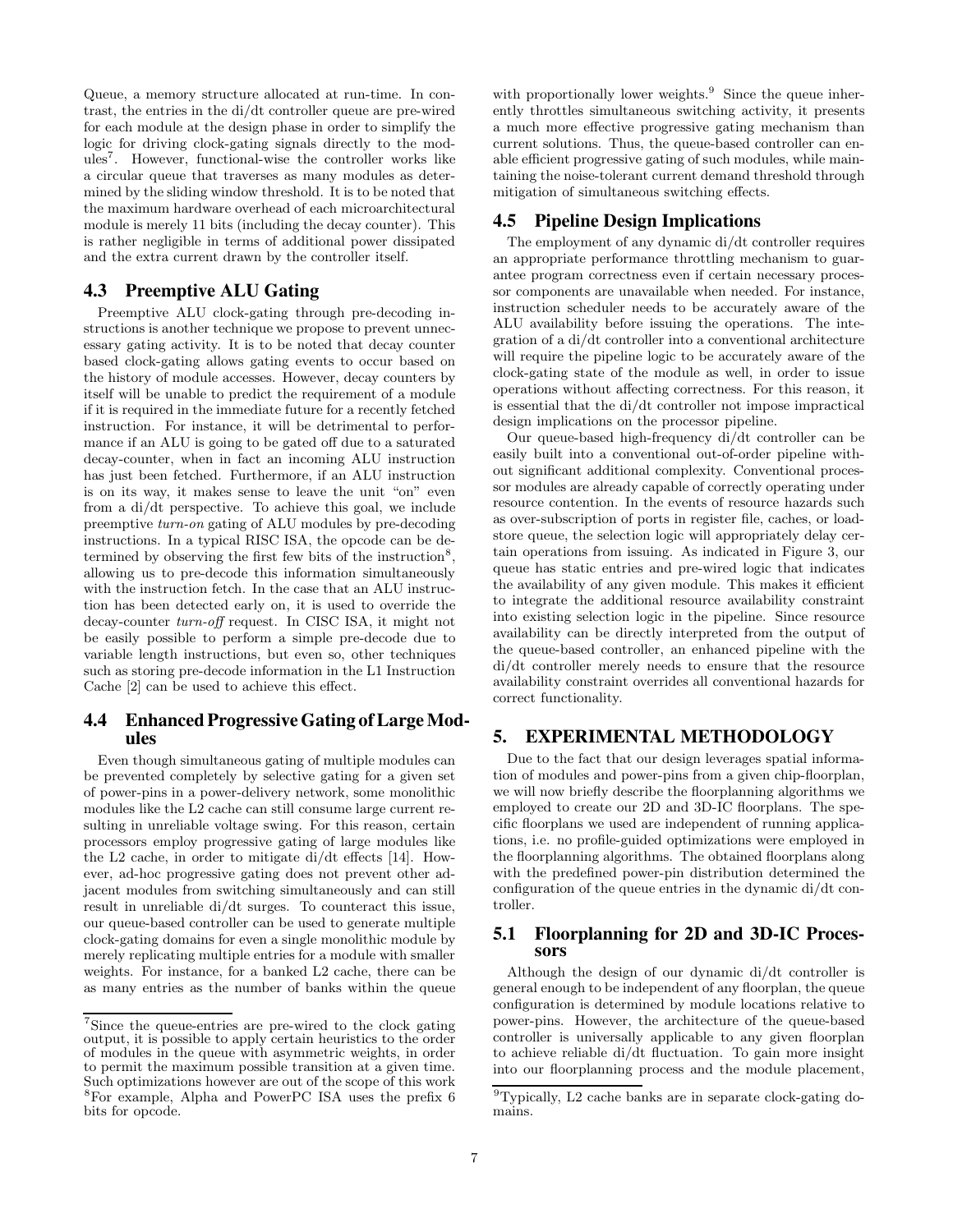

Figure 4: Illustration of our 3D floorplanning. (a) Initial block list, (b) Layer partitioning, (c-d) LP-based 3D slicing floorplan, (e) Floorplan refinement.

we briefly describe the basics of the floorplans and provides details on how they were obtained. We assume the same set of microarchitecture modules for our 2D and 3D floorplans. Both floorplans contain 23 modules whose areas are determined by the machine configuration presented in Table 2. Since the procedures of floorplanning a processor onto a 2D and 3D plane are radically different, the techniques used in each case are described separately. The objective function used in all cases was a weighted combination of wirelength and area.

The goal of floorplanning is to determine the width, height, and  $x/y$  location (for 2D) or  $x/y/z$  (for 3D) of the microarchitectural modules. The objective is to minimize a weighted sum of the maximum module temperature, overall footprint area, and the total length of interconnects connecting the modules. We use the same two-step approach for both 2D and 3D floorplanning: Linear Programming (LP) based floorplan construction followed by Simulated Annealing (SA) [17] based floorplan refinement. The only difference lies in the fact that in 3D floorplanning, we perform layer partitioning before the LP-based floorplan construction. We describe our 3D floorplanning in what follows.

We first partition the modules into layers  $(=$  die) and then floorplan these layer. The goal during our layer partitioning is to minimize the number of inter-layer interconnect, whereas our floorplanning optimizes the temperature, footprint area, and intra-layer wirelength simultaneously. We use the following rules during our layer partitioning: (1) we assign a layer to each module such that the number of interlayer interconnect is minimized; (2) we split pairs of modules that communicate frequently each other into different layers. The goal is to vertically overlap them during the subsequent floorplanning step to achieve better performance; (3) we split highly active modules into different layers such that the shorter vertical interconnect connected to these modules help reduce the dynamic power; (4) we separate the modules with large area such as the RUU into different layers to help minimize the footprint area and reduce the amount of white space.

Our LP-based floorplanning is based on slicing floorplanning to handle multiple layers simultaneously. The basic idea is to perform recursive bi-partitioning until each partition contains a single module as illustrated in Figure 4. In our approach the slicing operation determines the overall relative location among the modules, while an LP fine-tunes the location and determines the dimension of the modules. Moreover, we insert each slicing cutline to cut all layers simultaneously (note that in 2D floorplanning we deal with a single layer). Upon each slicing, we perform thermal analysis to obtain new module temperature. We then use LP to simultaneously optimize the performance and thermal distribution under the target frequency and leakage constraints. Since the layer partitioning has already addressed the interlayer wire issues, we do not allow the modules to move to other layers during the LP floorplanning.

Once we obtain a 3D floorplanning solution, we perform a stochastic refinement based on Simulated Annealing. The basic approach is to perturb the current floorplanning by swapping a pair of modules or rotate a module by 90 degree. If the quality of the perturbed solution improves, we accept this new solution. Otherwise, we rely on the concept of annealing temperature to probabilistically accept worse quality solution as explained in [17]. We compute the initial annealing temperature by setting the probability of accepting bad moves to a low value. This reduces the runtime required for the annealing process significantly and focuses on results that are near the LP based result, which is assumed to be fairly close to optimal.

Our final floorplan along with their power pin locations are shown in Figure 5. The left-hand side shows the 2D floorplan. The black dots " $\bullet$ " in alternating columns represent the power-pin locations on the power grid.<sup>10</sup> The right-hand side of the figure shows the 3D floorplan that we used. The 3D floorplan uses the same number of modules separated across four different layers.<sup>11</sup>

The basic objective of our dynamic di/dt controller is to minimize the burden on power-pin(s) caused by adjacent modules to a reliable level. Therefore, for any given floorplan and power-pin configuration, the design objective of the di/dt controller is to place queues for effective di/dt control in a distinct section of the floorplan. For this work, we divided the floorplan into four quadrants, with each quadrant representing a distinct power-pin domain. Note that certain power-pins can be in multiple domains. For instance, in the 2D floorplan, quadrant based module separation will result in 5 power-pins per quadrant, because the power pins on the borders of the quadrants exist in multiple domains. The number of distinct power-pin domains is a design choice influenced by the degree of di/dt control that is required. A high number of power-pin domains results in a larger number of queues and finer grained control. On the other hand, too few power domains will result in larger queues impacting performance, because of the fact that the worst-case delay in transition is higher. For both floorplans, a queue was assigned to each quadrant for all the modules placed in it. Since the floorplan determines the queue configuration, different floorplans will have different performance impact as

 $10$ This is a type of power-pin configuration that certain flipchip IC designs use.

 $11$ An exception is the RUU, which is split on multiple layers since this is a module that consumes a large area.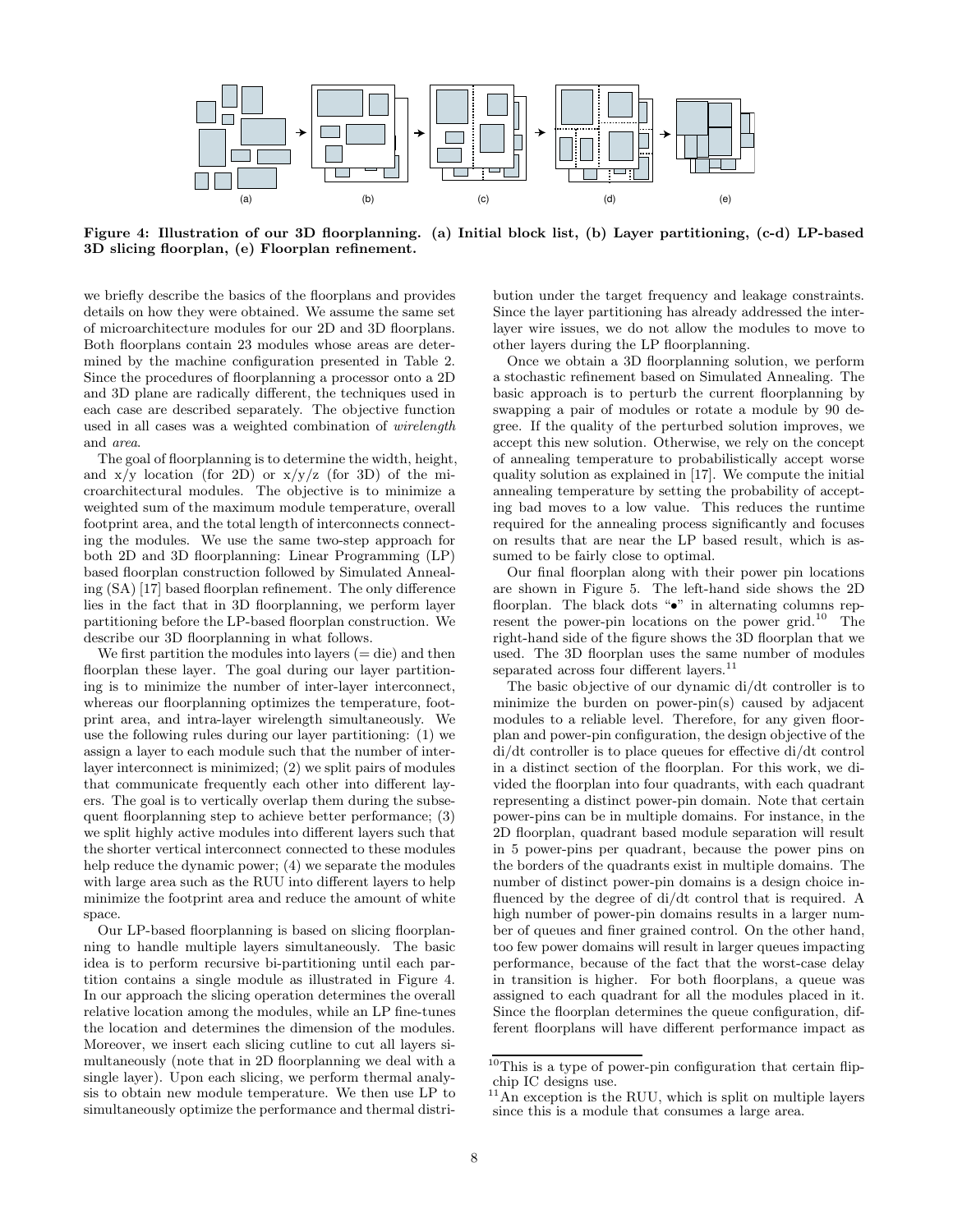

Figure 5: Floorplans. Black dots denote power pin locations.

well as distinctive di/dt characteristics.

#### **5.2 Simulation Framework**

Our simulation framework is based on SimpleScalar 3.0 and Wattch [5] running SPEC2000 INT and FP benchmark suite. To understand the access patterns of individual modules that motivated the solution of this work, we include various profiling and instrumentation facilities in our simulator. For the implementation of the dynamic di/dt controller we extended SimpleScalar/Wattch to incorporate floorplan aware queue configuration. We also implemented a detailed, floorplan-dependent performance throttling model and queue configuration for studying the performance impact of our technique. The primary simulation parameters used in our simulations are shown in Table 2. The power and current consumption metrics were based on a 5GHz processor developed using a 70nm process technology [1]. Each simulation was fast-forwarded by 4 billion instructions and simulated for 1 billion instructions. The current signature that was chosen to evaluate the dynamic di/dt controller was obtained by profiling for the worst-case overall module activity over the entire simulation period. To study the thermal impact of our di/dt controller, we integrated Hotspot 3.0 [30] into our simulators. Hotspot assumed the same process technology parametric as mentioned earlier. The heat-sink and heat spreader modules were obtained from the default model and the initial temperatures were set to 300 kelvins.

# **6. QUANTITATIVE ANALYSIS**

In order to evaluate the effectiveness and overhead of our dynamic di/dt controller under different scenarios, we applied our technique to both 2D and 3D floorplans. The results presented include current profiles on a baseline machine without a di/dt controller versus our technique and the average current variability across all benchmarks. Since di/dt is a reliability issue, we also quantify any potential reliability impact due to our technique in the form of thermals. Finally and most importantly, we present the performance overhead incurred due to our dynamic di/dt controller.

### **6.1 Current Profile of Applications**

To demonstrate the effectiveness of our controller in im-

| Parameters              | Values                                                                                       |
|-------------------------|----------------------------------------------------------------------------------------------|
| Fetch/Decode width      | $8$ -wide                                                                                    |
| Issue/Commit width      | 8-wide                                                                                       |
| Branch predictor        | Combining: 16K entry Metatable<br>Bimodal: 16K entries<br>2-Level: 14 bit BHR, 16K entry PHT |
| <b>BTB</b>              | $4$ -way, $4096$ sets                                                                        |
| L1 I- and D-Cache       | 16KB 4-Way 64B line                                                                          |
| I- and D-TLB            | 128 Entries                                                                                  |
| $L2$ Cache              | 256KB, 8-way, Unified, 64B line                                                              |
| $L1/L2$ Latency         | $1$ cycle / 6 cycles                                                                         |
| Main Memory Latency     | 500 cycles                                                                                   |
| LSQ Size                | 64 entries                                                                                   |
| <b>RUU Size</b>         | 256 entries                                                                                  |
| <b>Functional Units</b> | 8 IntAlu (only 2 can be used for IntMult)<br>4 FPAlu (only 2 can be used for FPMult)         |

Table 2: Microarchitecture Parameters

proving high-frequency di/dt effect, we now present the current profile of the whole chip as well as for each queue cluster for the 2D floorplan. Note that the effectiveness of a di/dt controller is evaluated by observing its effect on the worstcase current profile of a given application which represents the maximum switching activity of modules. Due to the staggeringly huge amount of current profiles of all benchmark programs, we epitomize their representative characteristics using two types of benchmark programs for this specific study as a demonstration of our analysis. Note that the crucial information conveyed in this section is to show the effectiveness of our proposed mechanism.

To explain the current profiles, we profiled one high-ILP benchmark (164.gzip) and another low-ILP (181.mcf, memorybound) benchmark. The current profiles shown in Figure 6 and Figure 7 were obtained by profiling for the worst-case switching activity during the course of execution. A 4-bit decay counter was used for each module in all experiments.<sup>12</sup> Each graph shows the current profile for both the processor with ideal clock-gating as well as the decay counter based clock-gating mechanism. We also provide their close-up versions of the representative, highly active region of the graph for better visibility.

 $12$ The resolution of the decay counter was based on the motivational data discussed in Section 3.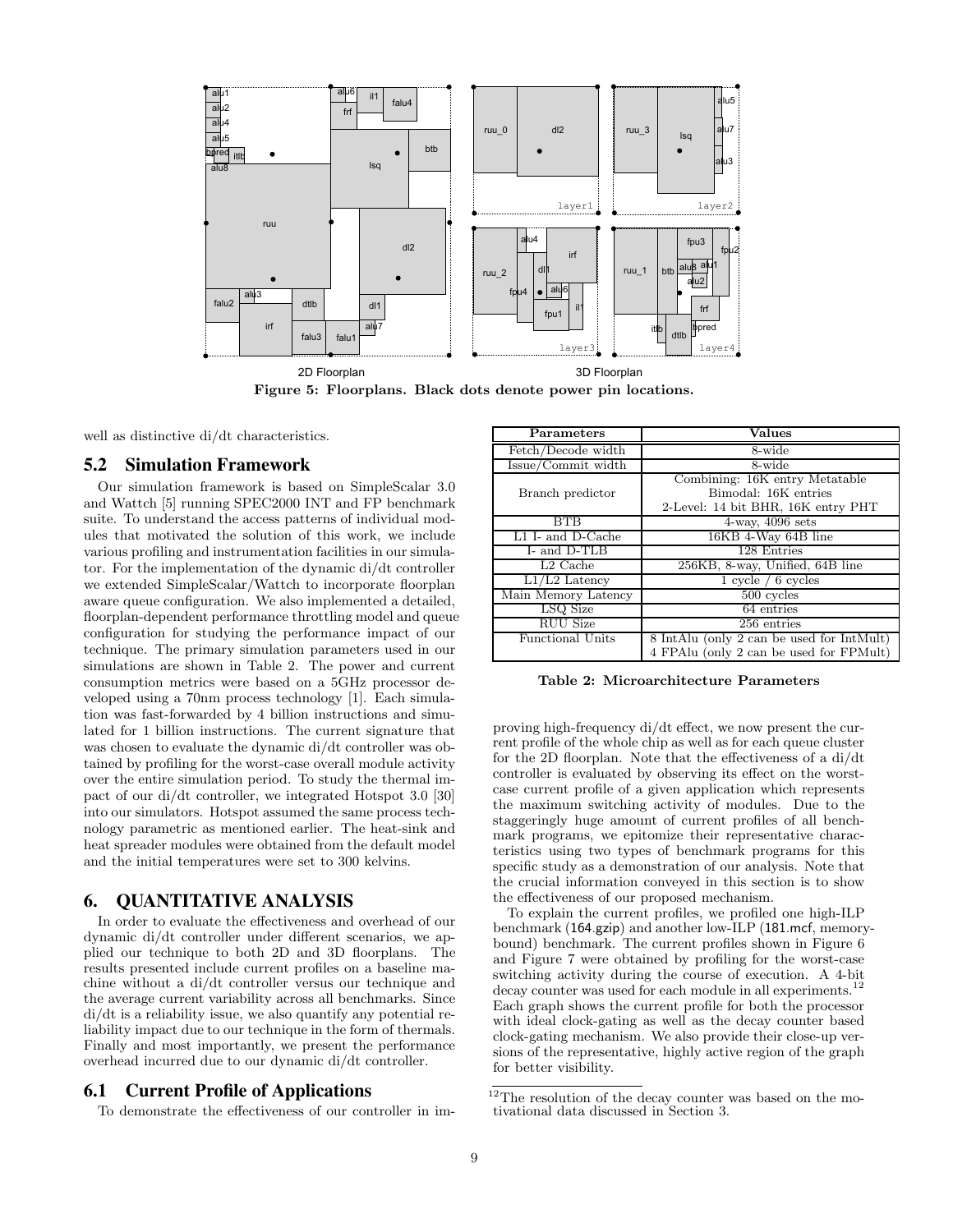

Figure 6: High ILP Benchmark Current Profile (164.gzip)



Figure 7: Low ILP Benchmark Current Profile (181.mcf)

It can be seen that both gzip and 181.mcf exhibit a repetitive current profile during the worst-case switching period. This is especially prominent in the current profile of mcf where there is a period of high activity for a few hundred cycles, followed by a stable current profile for approximately 500 cycles. This is due to the long-familiar cache misses to main memory that occur in mcf. During which period most modules are inactive and can be clock-gated off to save dynamic power. The effectiveness of the di/dt controller in improving the current ramp is obvious in the zoomed versions of the graphs. It shows that with the decay counter, our system (shown in dashed lines) successfully prevents unnecessary oscillating swing in the current profile and produces a much smoother down-ramp. For gzip in Figure 6, we observe large current variation in the ideal-clock gating scheme due to high activity across all modules. Since there is no significant duration of time where reasonable power savings are possible Because that modules are never inactive for extended periods of time, the decay counters rarely clock-gate off most modules. The current profile is extremely stable for this reason. In short, the decay-counter based technique finds the optimal power envelope right above the ideal clockgating mechanism and allows clock-gating only when there is a significant likelihood that the given modules will unlikely be accessed again soon.<sup>13</sup>

Next, we present the current profile with the integration of the complete queue-based controller for the 2D floorplan. Note that this is the complete controller that incorporates prevention of simultaneous switching, decay-counter based feedback for clock-gating, preemptive ALU gating and progressive gating of L2 cache banks. Figure 8 shows the current profile for all four queues for the 2D floorplan for gzip and mcf. In all cases it can be observed that the current profile is significantly improved by eliminating excessive switching activity. In addition, it can be observed that both the upward ramp and downward ramp effects due to multiple modules in the same power pin domain (i.e. using the same module queue) are spread out across multiple cycles. This is more prominent in the upward ramp of the current with the di/dt controller between cycle 20 and cycle 50 for Queue 1 in mcf. For Queue 3 in mcf we observe a different trend whereby the di/dt controller ramps up current repeatedly compared to the baseline, which is stable. This is due to the preemptive ALU gating effect that ramps up additional ALUs which are otherwise unused in the baseline clock-gating scheme due to low ILP. We observe a repetitive pattern where ALUs are gated preemptively only to later decay after approximately 20-25 clock cycles. However, these ramps are still spread out over many cycles and do not violate the current demand threshold. In the case of Queue 4, although there is a significant current decay towards the end, it is to be noted that the simultaneous gating is prevented even in this case (the slope of the drop is less steep, which is not obvious in the graph due to the scale). For gzip, where there is high ILP/switching activity, we notice that the queue-based controller ramps up to the required current levels and do not saturate the decay counters for long enough. For this reason, the queue current profile is

 $^{13}\rm{Note}$  that the chip level current is with the decay-counter based technique alone, which alone does not prevent simultaneous switching. Large upward ramps are resolved by the queue-based controller.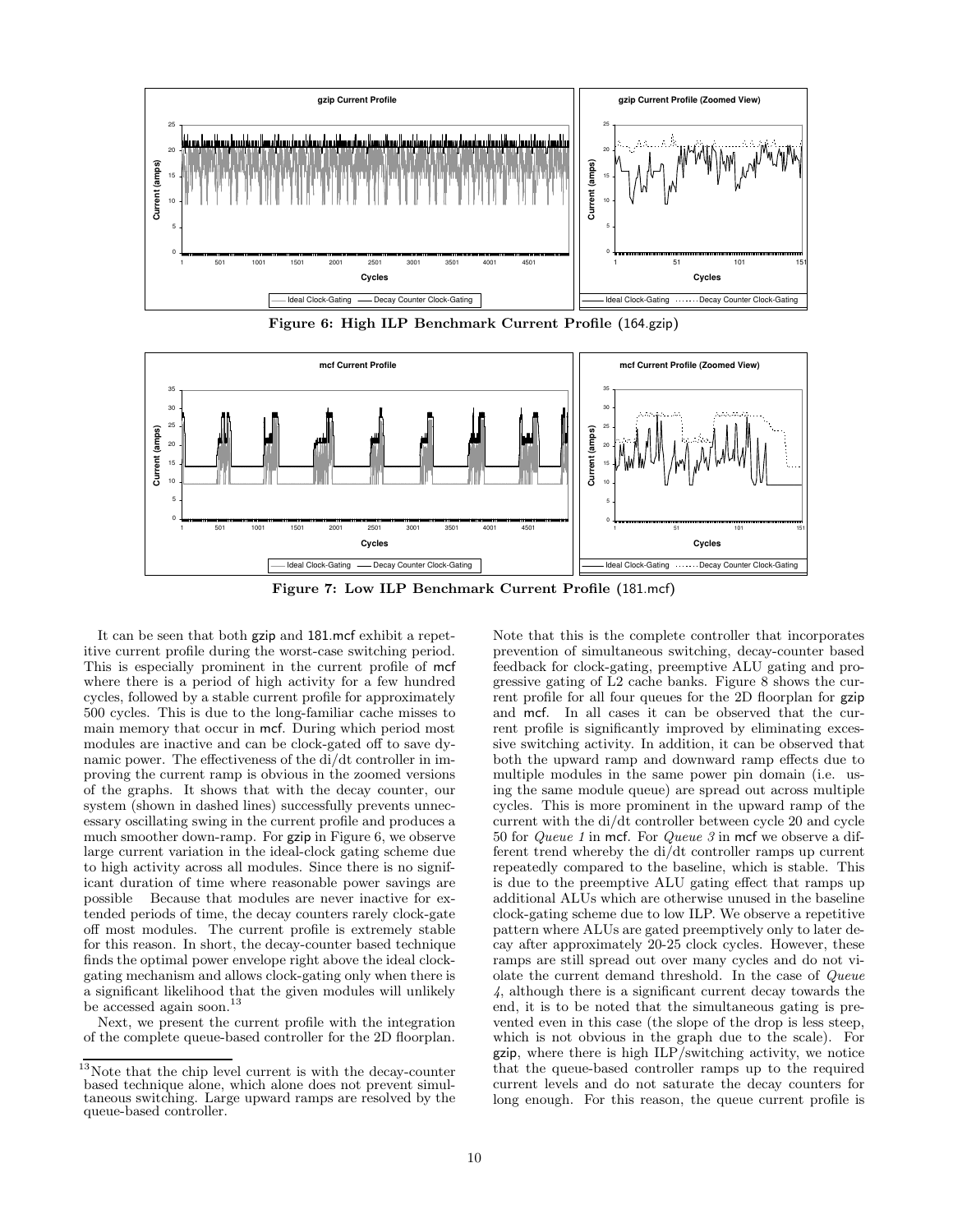

(a) High ILP Benchmark Queue Controller Current Profile (164.gzip)

(b) Low ILP Benchmark Queue Controller Current Profile (181.mcf)

Figure 8: Queue Controller Current Profile



Figure 9: Current Variability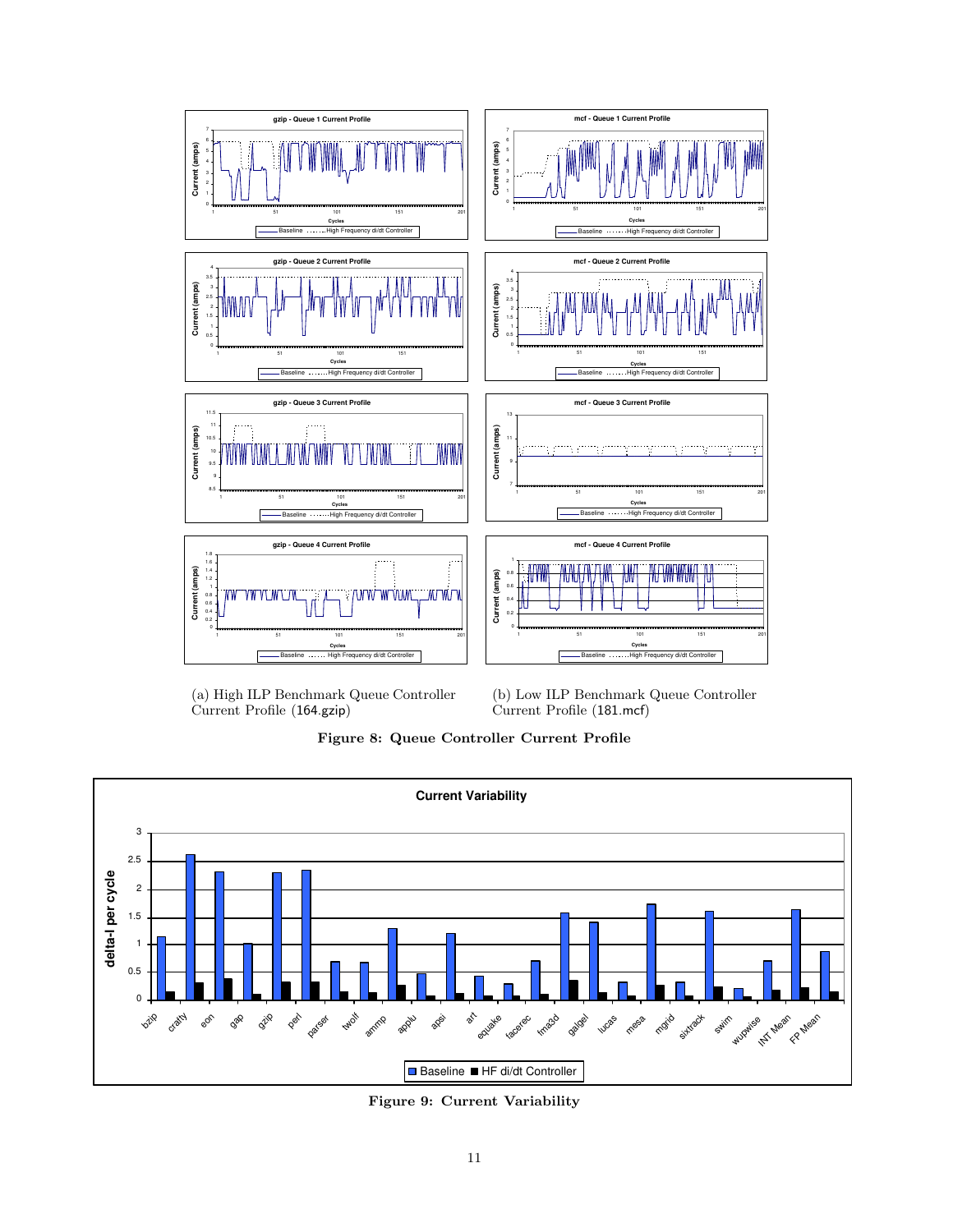

Figure 10: Thermal Impact of Dynamic di/dt Controller

almost always stable, except for the few cases where the decay counters decay long enough to enable clock-gating. It is important to note that this does not mean that there is no opportunity for power-savings in such a design without di/dt control. The presented phase of gzip is the highest ILP portion in our simulation and it is simply not worth it to clock-gate elements during this phase because of the di/dt as well as the performance penalty.

Since presenting detailed current profile is infeasible for all benchmarks, we now present the current variability per cycle for the complete duration of the benchmark execution. Unlike the worst case profile that was presented earlier, this metric presents the average variability of current per cycle for both the baseline and the processor with our dynamic di/dt controller. Figure 9 shows the comparison for various SPEC2000 INT and FP benchmark programs. The current variability is calculated by measuring inter-cycle current fluctuations (in absolute value of the swing) over the entire simulation period, as a fraction of the total number of simulation cycles. It can be observed that the baseline architecture shows a higher degree of current variability across the board. The daata show that 186.crafty exhibits the highest variability whereas 171.swim has the lowest variability. In any case, regardless of the native current variability, our dynamic di/dt controlling mechanism can significantly mitigate the dynamic oscillating behavior of current profile of running applications. The di/dt controller pushes the current variability below 0.5 amps/cycle for all the benchmark programs we studied. Note that, a traditional power-virus will no longer be able to stress the power delivery network in the presence of our di/dt controller.

#### **6.2 Thermal Impact**

In typical high-performance processor design, high-frequency inductive noise issue is handled through the worst-case design method. In contrast, the goal of our technique is to guarantee this reliability by enabling an average-case design, while meeting the stringent reliability requirements via dynamic control mechanisms. Therefore, it is critical that our di/dt controller must not induce other forms of reliability vulnerability. Since our technique provides fine-grained di/dt control at the expense of increased power consumption, it is necessary to quantify any potential adverse thermal effect due to our technique. Thermal issues are particularly critical in 3D-IC processors for their higher power density as well as the greater difficulty in dissipating heat across multiple die layers.

We used Hotspot 3.0 [30] to evaluate the thermal impact of our high-frequency di/dt controller for both the 2D and 3D floorplans. We compared our architecture against the baseline 2D and 3D designs using ideal-clock gating, which represents the scenario of the least power and current consumption. Figure 10 presents the thermal analysis for all 23 modules in our processor model for SPEC2000 benchmark  $\rm suite.^{14}$ 

Overall, we observe nominal thermal impact across all modules for both the 2D and 3D floorplans. The 2D cases show an average temperature increase of 3.15 kelvins over their baseline counterparts. The highest temperature rise (over 5 kelvins) is observed in the L1 Data Cache, Branch Predictor, BTB and LSQ modules. Majority of the remaining modules exhibit an average temperature increase below 3 kelvins. We also notice a similar average temperature rise, around 3.74 kelvins, for most of the modules in the 3D floorplan although some modules do experience higher thermal impact. IALU-3 and IALU-5 are the worst with an average temperature rise of 10.11 kelvins and 15.75 kelvins. On this note, we also observe that these modules are located close to each other on the second layer. However, we do not observe a high temperature increase in IALU-7, which is also very close on the same layer. The reason for this is that none of the benchmark programs exhibit enough parallelism to utilize more than 6 ALUs at the same time, leaving IALU-7 and IALU-8 inactive and being clock-gated off for an extended period of time. All the remaining modules in the 3D floorplan exhibit a temperature rise less than 6.5 kelvins. Note that it is possible to further mitigate these worst-case thermal effects by using a thermal-aware floorplanner described in [12, 13], however this is outside the scope of this paper. (Our floorplans were generated with a goal of minimum total wirelength and die area.) Our thermal analysis results indicate that the integration of the di/dt controller does not pose any large adverse thermal effect to either a 2D or a 3D

 $^{14}{\rm For}$  presentation purposes, the RUU in the 3D floorplan is the average temperature of all RUU partitions.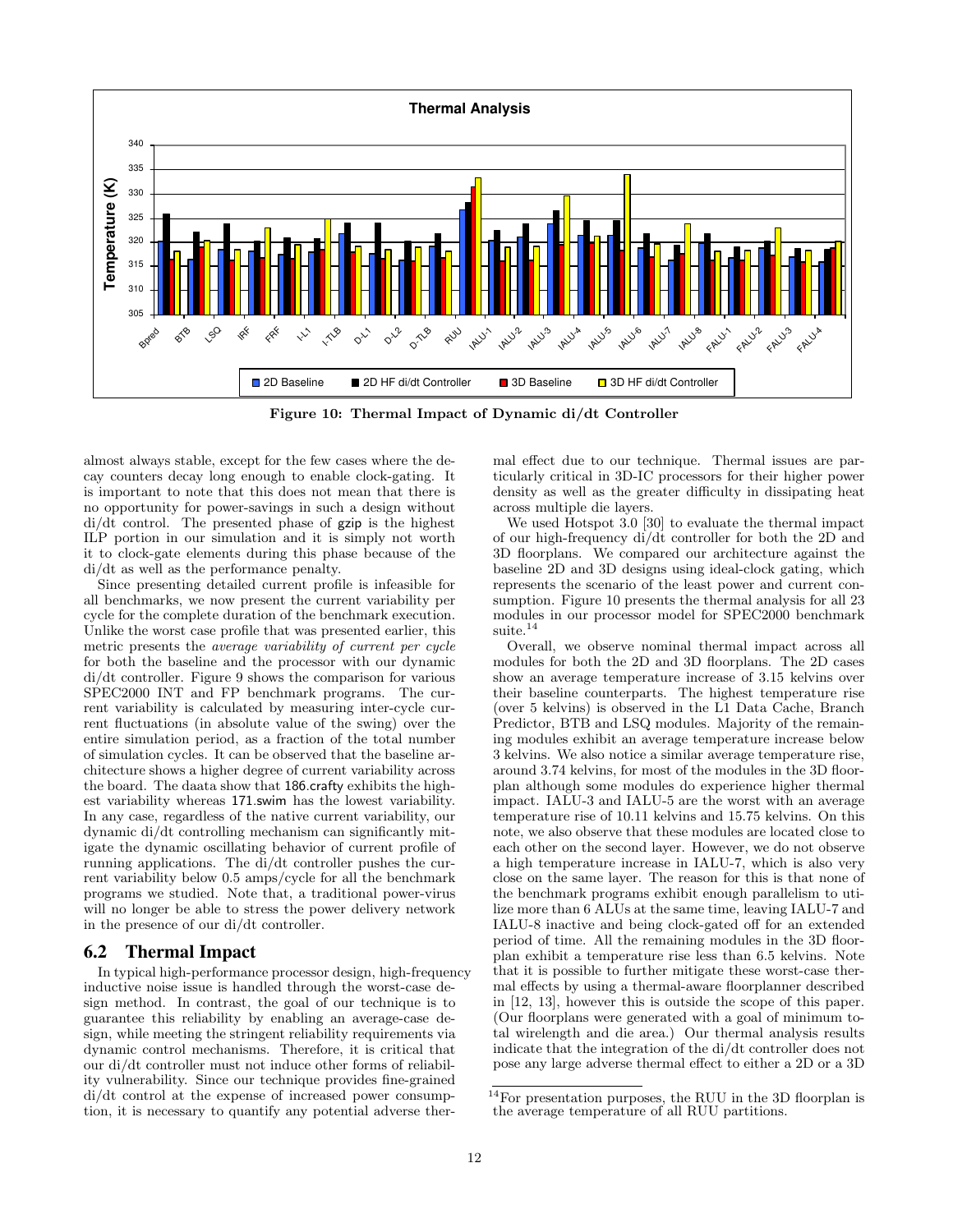

Figure 11: Performance Degradation of dynamic di/dt controller

floorplan.

#### **6.3 Performance Impact**

We now present the performance analysis of our di/dt controlling mechanism for both the 2D and 3D floorplans. Figure 11 shows the normalized IPC for SPEC2000 INT and FP benchmark suite with the di/dt controller over the baseline machines without any di/dt control. Results for both 2D and 3D floorplans are shown. The 2D-w/Pre and 3Dw/Pre configurations show the queue controller with preemptive ALU gating turned on in order to differentiate the type of applications that can benefit from pre-decoding ALU instructions. The remaining two bars show the same controller without preemptive ALU gating. Progressive gating in the L2 cache was applied to all cases.

In general, we observe minimal performance degradation for most of the benchmark programs for both the 2D and 3D floorplans. Note that the performance overhead is dependent on the floorplan because it affects the queue configuration. A more optimized floorplan will result in a better balanced queue configuration. However, if the floorplan results in a configuration where one queue carries a significantly larger number of modules than the others, IPC will be adversely affected due to the fact that the worst-case module activation time is longer. This is the reason that the 3D floorplan shows a slightly less overhead at about 3.8% on average, compared to the 2D floorplan which shows an average performance overhead of 4.0%. The worst performance degradation is shown in 252.eon, at 9.2% and 9.5% for the 2D and 3D floorplans, respectively, for the controllers without preemptive ALU gating. One explanation for the increased performance impact is due to the fact that the raytracing algorithm in eon is ALU intensive. Since modules in the floorplan are asymmetric, both the 2D and 3D floorplans result in locally clustered ALUs that are not symmetrically distributed in all queues. Highly ALU intensive applications will suffer a performance loss in such cases, since a quick ramp up of modules will take longer if most of the ALUs are clustered in the same queues. A strong indicator of this fact is evident from the higher sensitivity eon shows to preemptive ALU gating, compared with the other benchmarks. Most of the other benchmarks only exhibit little performance loss that is less than 5.7%, overall.

We also observe that preemptive gating of ALUs improves the performance for certain benchmark programs such as 252.eon, 254.gap, 253.perl and 168.wupwise. This is due in part to the fact that the 4-bit decay counter saturates consistently for ALUs (resulting in turning off the module) right before ALU instructions are issued. It is in these scenarios, that the preemptive gating provides simultaneous performance and di/dt benefits. The decay counters predict future likelihood of module access solely based on the past activity profile. In contrast, preemptive gating can "look-ahead" and override unnecessary gating that the decay counters themselves cannot prevent, thereby inhibiting unnecessary performance loss. The minimal IPC overhead illustrates the practical potential of employing a low-overhead technique to control high-frequency di/dt.

# **7. CONCLUSION**

The exponential increase in current consumption by newer generations of processors coupled with aggressive power saving techniques have exacerbated the high-frequency di/dt issue that forces designers to elongate the design time in the analysis and implementation of the power delivery network. As long as the current trends in process and performance scaling continue, ad-hoc solutions to mitigate di/dt effects using an adequate decoupling capacitance will not suffice eventually. Decaps not only occupy considerable chip area but also but also contribute the already problematic leakage power issue. Current microarchitecture based solutions are inadequate for deep submicron designs where high-frequency di/dt is intricately intertwined with the chip floorplan as well as the power-pin distribution. In addition, the high module density facilitated by 3D-IC designs will stress the power delivery network even further, worsening operational reliability due to di/dt. Design afterthoughts in the form of higher decaps also negate the advantages such as areas and lower wire power that the emerging 3D-IC technology inherently provide.

To address the high-frequency di/dt issues and maintain high reliability while alleviating the design cost of creating a low impedance power delivery network, we propose a dynamic queue-based di/dt controller for both 2D and 3D-IC processors. By using decay counters to limit clock-gating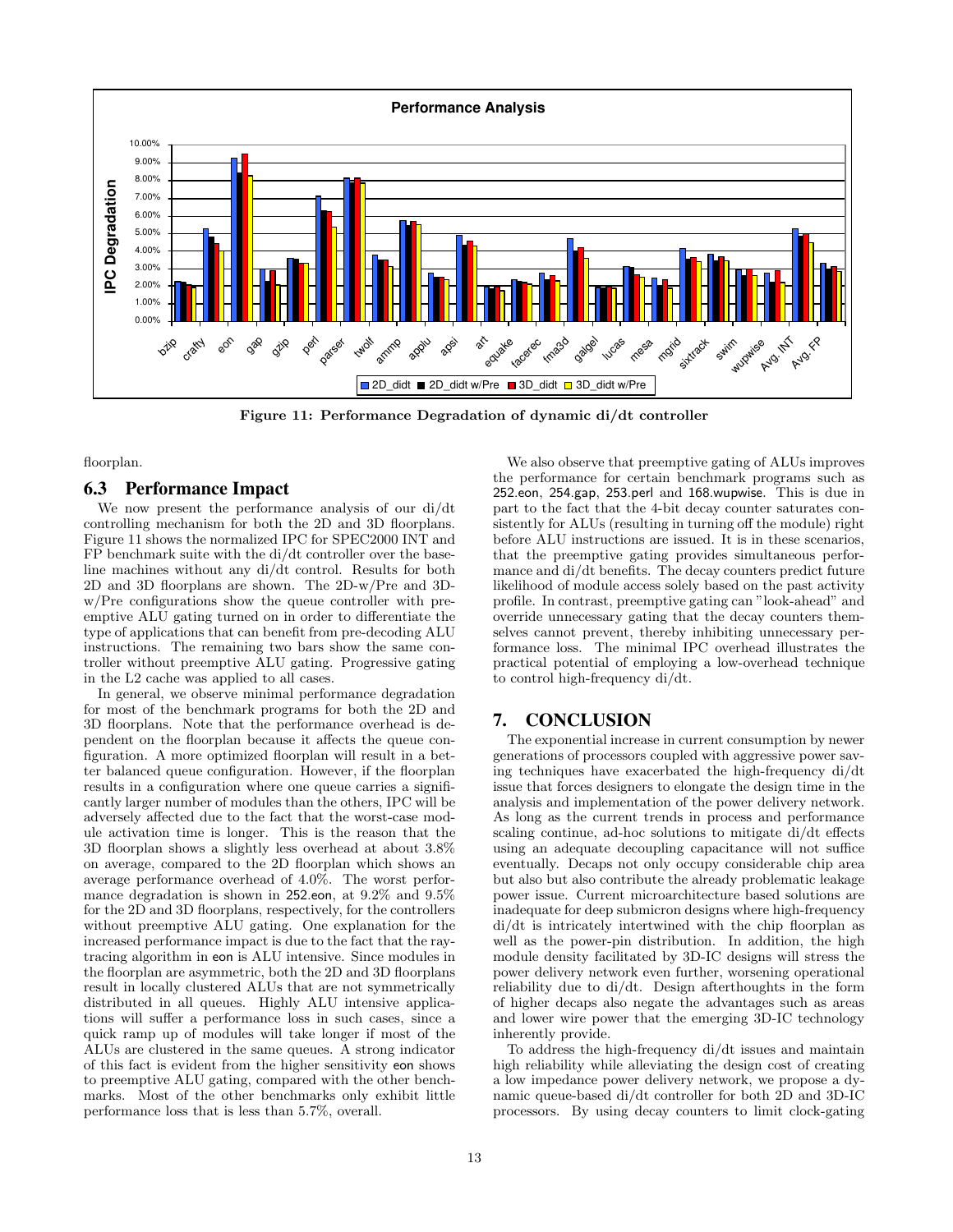activity based on module access patterns and by using this feedback in a queue-based di/dt controller, we show how current demands can be guaranteed for modules in the same power-pin domain. In addition, we also present a preemptive ALU gating mechanism as a performance enhancement technique and integrate an enhanced progressive gating technique for large modules (L2 cache) into our queue-based control mechanism, without violating current demand thresholds due to simultaneous switching. In addition, we also explain how the di/dt architecture can be implemented in a conventional out-of-order pipeline in a complexity-effective manner. The experimental results show that our di/dt controller can improve the current variability of applications by an average of 7x with a mere 4.0% and 3.8% IPC degradation for a 2D and 3D floorplan, respectively.

The high-frequency di/dt noise will keep deteriorating due to the continuing CMOS scaling trend that drives down the operating voltage while simultaneously increasing peak power consumption. In overall, our design provides a realistic microarchitectural approach that can be used to alleviate the effort of design afterthoughts and reduce the use of extensive decoupling capacitors that consume larger chip area. Our technique also incurs little performance overhead and does not have any adverse thermal impact.

# **8. ACKNOWLEDGMENT**

This research was supported by the MARCO C2S2 and GSRC Centers.

## **9. REFERENCES**

- [1] International Technology Roadmap for Semiconductors. 2004.
- [2] T. M. Austin and G. S. Sohi. Zero-cycle Loads: Microarchitecture Support for Reducing Load Latency. In Proceedings of the 28th annual International Symposium on Microarchitecture, pages 82–92, 1995.
- [3] B. Bentley. Validating the Intel Pentium4 Microprocessor. In Proceedings of the 2001 International Conference on Dependable Systems and Networks, pages 493–500, 2001.
- [4] B. Black, D. Nelson, C. Webb, and N. Samra. 3D Processing Technology and Its Impact on iA32 Microprocessors. In Proceedings of the 22nd International Conference on Computer Design, pages 316–318, 2003.
- [5] D. Brooks, V. Tiwari, and M. Martonosi. Wattch: A Framework for Architectural-Level Power Analysis and Optimizations. In Proceedings of the 27th annual International Symposium on Computer Architecture, 2000.
- [6] H.-M. Chen, L.-D. Huang, I.-M. Liu, and M. D. F. Wong. Simultaneous Power Supply Planning and Noise Avoidance in Floorplan Design. IEEE Transactions on Computer Aided Design of Integrated Circuits and Systems, 24(4):578–587, 2005.
- [7] Y. Chen, K. Roy, and C.-K. Koh. Current Demand Balancing: a Technique for Minimization of Current Surge in High Performance Clock-gated Microprocessors. IEEE Transactions on Very Large Scale Integration Systems, 13(1):75–85, 2005.
- [8] S. Das, A. Chandrakasan, and R. Reif. Three-Dimensional Integrated Circuits: Performance,

Design Methodology, and CAD Tools. In Proceedings of the IEEE Annual Symposium on VLSI, 2003.

- [9] M. K. Gowan, L. L. Biro, and D. B. Jackson. Power Considerations in the Design of the Alpha 21264 Microprocessor. In Proceedings of the 35th Design Automation Conference, pages 726–731, 1998.
- [10] E. Grochowski, D. Ayers, and V. Tiwari. Microarchitectural Simulation and Control of di/dt-induced Power Supply Voltage Variation. In Proceedings of the 8th International Symposium on High-Performance Computer Architecture, 2002.
- [11] K. Hazelwood and D. Brooks. Eliminating Voltage Emergencies via Microarchitectural Voltage Control Feedback and Dynamic Optimization. In Proceedings of the 2004 International Symposium on Low power Electronics and Design, pages 326–331, 2004.
- [12] M. Healy, M. Vittes, M. Ekpanyapong, C. Ballapuram, S. K. Lim, H.-H. S. Lee, and G. H. Loh. Microarchitectual Floorplanning Under Performance and Temperature Tradeoff. In Proceedings of the Design, Automation and Test in Europe, pages 1288–1293, 2006.
- [13] M. Healy, M. Vittes, M. Ekpanyapong, C. Ballapuram, S. K. Lim, H.-H. S. Lee, and G. H. Loh. Multi-Objective Microarchitectural Floorplanning For 2D and 3D ICs. IEEE Transactions on Computer-Aided Design of Integrated Circuits and Systems, 2006.
- [14] H. Jacobson, P. Bose, Z. Hu, A. Buyuktosunoglu, V. Zyuban, R. Eickemeyer, L. Eisen, J. Griswell, D. Logan, B. Sinharoy, and J. Tendler. Stretching the Limits of Clock-Gating Efficiency in Server-Class Processors. In Proceedings of the IEEE Symposium on High-Performance Computer Architecture, pages 238–242, 2005.
- [15] R. Joseph, D. Brooks, and M. Martonosi. Control Techniques to Eliminate Voltage Emergencies in High Performance Processors. In Proceedings of the 9th International Symposium on High-Performance Computer Architecture, 2003.
- [16] R. Joseph, Z. Hu, and M. Martonosi. Wavelet Analysis for Microprocessor Design: Experiences with Wavelet-Based dI/dt Characterization. In Proceedings of the 10th International Symposium on High Performance Computer Architecture, 2004.
- [17] S. Kirkpatrick, C. D. Gelatt, and M. P. Vecchi. Optimization by Simulated Annealing. Science, pages 671–680, 1983.
- [18] F. Li, C. Nicopoulos, T. Richardson, Y. Xie, N. Vijaykrishnan, and M. Kandemir. Design and Management of 3D Chip Multiprocessors using Network-in-Memory. In Proceedings of the International Symposium on Computer Architecture, 2006.
- [19] H. Li, S. Bhunia, Y. Chen, K. Roy, and T. N. Vijaykumar. DCG: Deterministic Clock-gating for Low-power Microprocessor Design. IEEE Transactions on VLSI Systems, 12(3):245–254, 2004.
- [20] F. Mohamood, M. B. Healy, S. K. Lim, and H.-H. S. Lee. Noise-Direct: A Technique for Power Supply Noise Aware Floorplanning Using Microarchitecture Profiling. In Proceedings of the 12th Asia and South Pacific Design Automation Conference, 2007.
- [21] M. D. Pant, P. Pant, and D. S. Wills. On-chip Decoupling Capacitor Optimization using